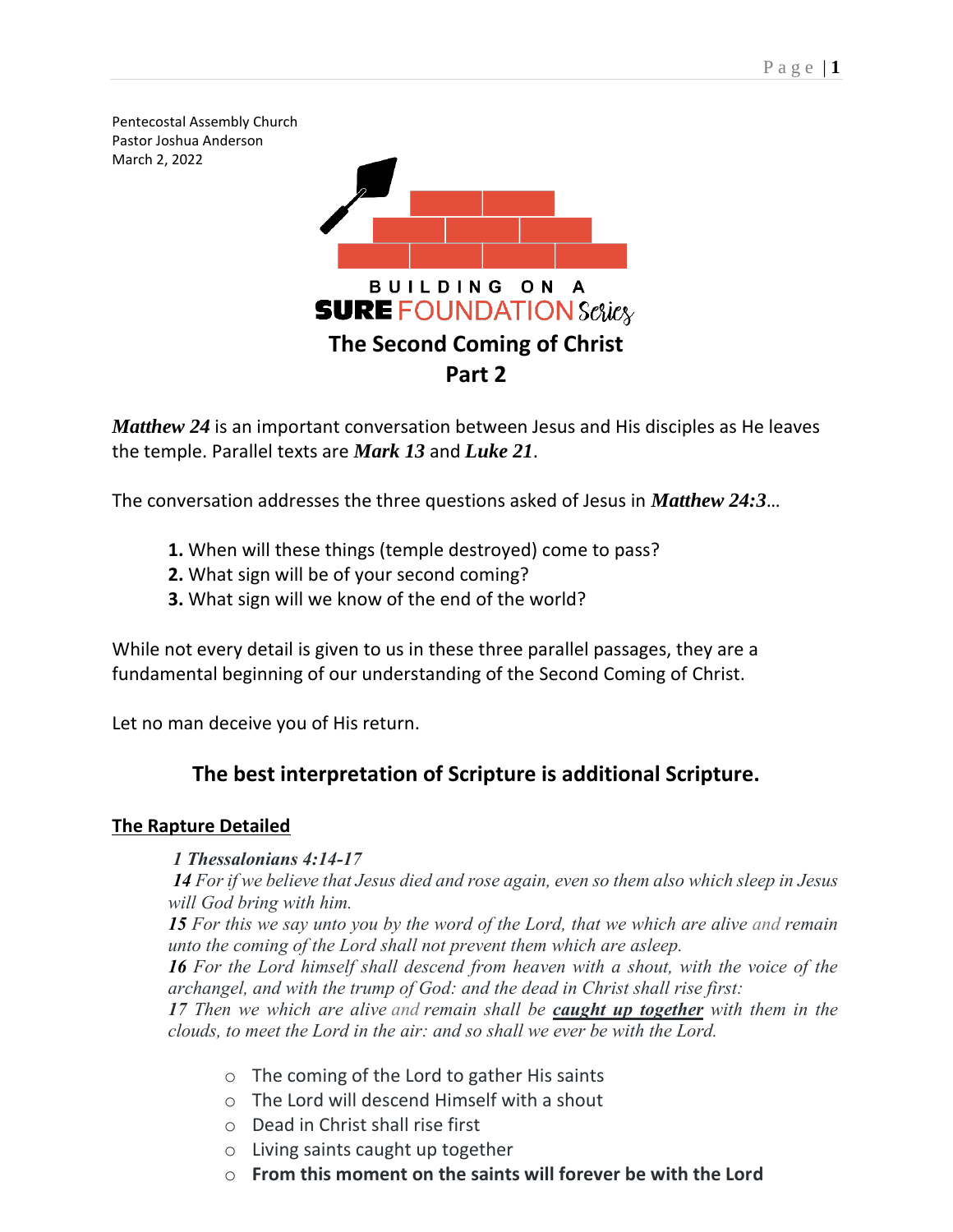## *1 Corinthians 15:51-53*

*Behold, I shew you a mystery; We shall not all sleep, but we shall all be changed, In a moment, in the twinkling of an eye, at the last trump: for the trumpet shall sound, and the dead shall be raised incorruptible, and we shall be changed. For this corruptible must put on incorruption, and this mortal must put on immortality.*

- o The trumpet shall sound
- $\circ$  The timing of our changing will be in the twinkling of an eye
- o Our corruptible bodies will be made incorruptible

#### **Specific Detail concerning Jesus Return**

• John 14 tells us Jesus is preparing a place for us to receive us unto Himself.

*John 14:3 And if I go and prepare a place for you, I will come again, and receive you unto myself; that where I am, there ye may be also.*

• Titus declares the second coming as a blessed hope to the believer.

*Titus 2:13 Looking for that blessed hope, and the glorious appearing of the great God and our Saviour Jesus Christ;*

- 2 Thessalonians clarifies the second coming as…
	- *2 Thessalonians 1:6-7*

*6 Seeing it is a righteous thing with God to recompense tribulation to them that trouble you;*

*7 And to you who are troubled rest with us, when the Lord Jesus shall be revealed from heaven with his mighty angels,*

- o Righteousness Fulfilled
- o Recompensing Godly tribulation against evil tribulation
- o Rest for the troubled saint
- 2 Thessalonians corroborates detail concerning the Second Coming recorded in Matthew 24, *"when the Lord Jesus shall be revealed from heaven with his mighty angels" (2 Thessalonians 1:7).*
- 2 Thessalonians describes the judgement of the Second Coming.

*2 Thessalonians 1:8-10*

#### **The Judgement Seat of Christ**

• The saints/children of God must all appear to be judged according to our works.

*[II Corinthians 5:9](verseid:47.5.9) Wherefore we labour, that, whether present or absent, we may be accepted of him.*

*[II Corinthians 5:10](verseid:47.5.10) For we must all appear before the judgment seat of Christ; that every one may receive the things done in his body, according to that he hath done, whether it be good or bad.*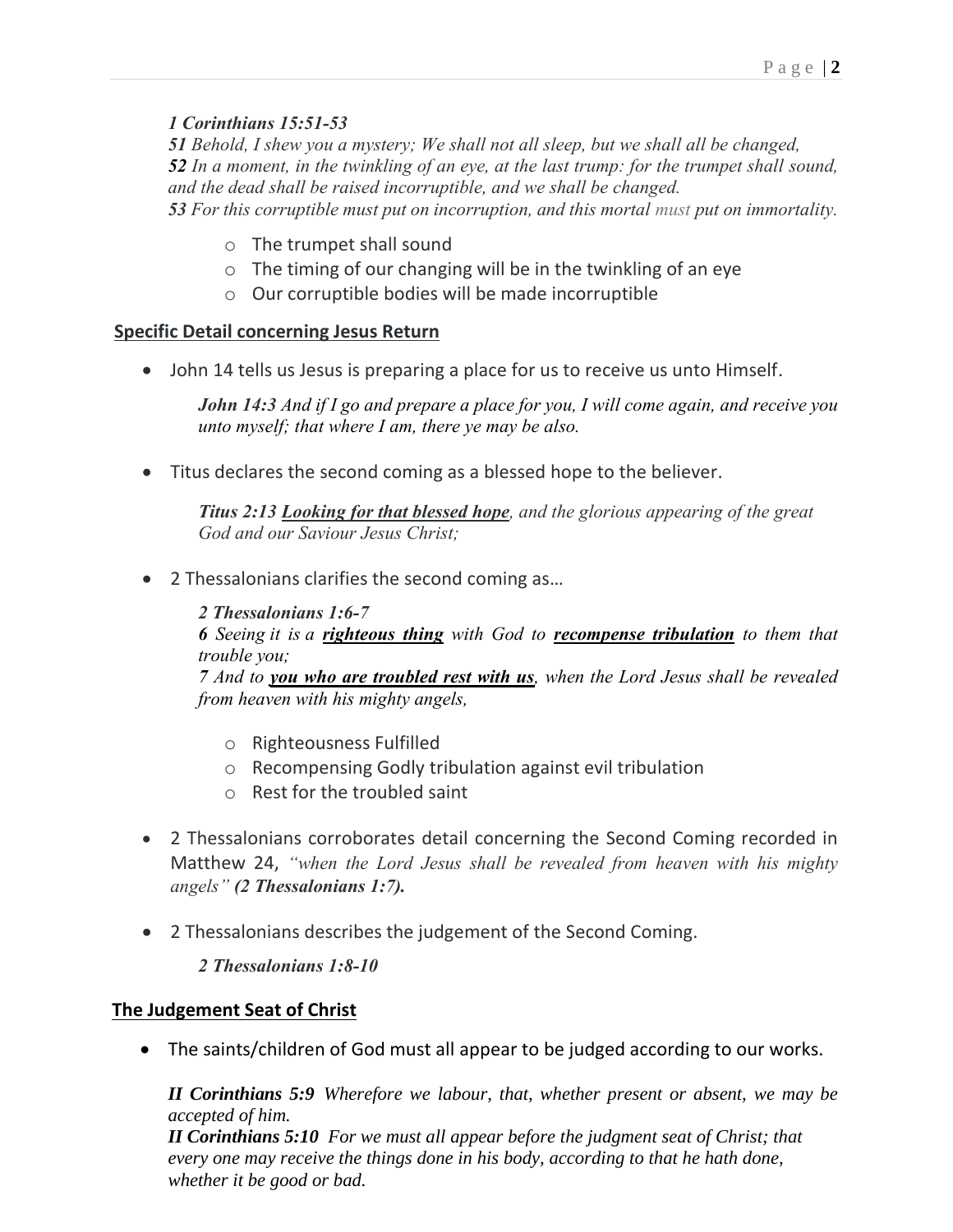• Paul writes of the Judgement Seat of Christ in dealing with differences of unrevealed conviction among the saints.

*[Romans 14:5](verseid:45.14.5) One man esteemeth one day above another: another esteemeth every day alike. Let every man be fully persuaded in his own mind.*

The expression means that one would set a higher value on one day than on another or would regard it as more sacred than others. This was the case with the "Jews" uniformly, who regarded the days of their festivals, and fasts, and Sabbaths as especially sacred, and who would retain, to no inconsiderable degree, their former views, even after they became converted to Christianity. *Albert Barnes*

- Everything we do is unto the Lord. *Romans 14:6-9*
- Let God be the judge of the works of your brothers and sisters in the Lord at the judgement seat of Christ.

*[Romans 14:10](verseid:45.14.10) But why dost thou judge thy brother? or why dost thou set at nought thy brother? for we shall all stand before the judgment seat of Christ. [Romans 14:12](verseid:45.14.12) So then every one of us shall give account of himself to God.*

• Every saint's work will receive its reward

*[I Corinthains 3:13](verseid:46.3.13) Every man's work shall be made manifest: for the day shall declare it, because it shall be revealed by fire; and the fire shall try every man's work of what sort it is.*

*[I Corinthians 3:14](verseid:46.3.14) If any man's work abide which he hath built thereupon, he shall receive a reward.*

#### **The Reward of a Crown**

• The Crown of Righteousness

*[II Timothy 4:7](verseid:55.4.7) I have fought a good fight, I have finished my course, I have kept the faith:*

*[II Timothy 4:8](verseid:55.4.8) Henceforth there is laid up for me a crown of righteousness, which the Lord, the righteous judge, shall give me at that day: and not to me only, but unto all them also that love his appearing.*

• The Crown of Life

*[James 1:12](verseid:59.1.12) Blessed is the man that endureth temptation: for when he is tried, he shall receive the crown of life, which the Lord hath promised to them that love him.*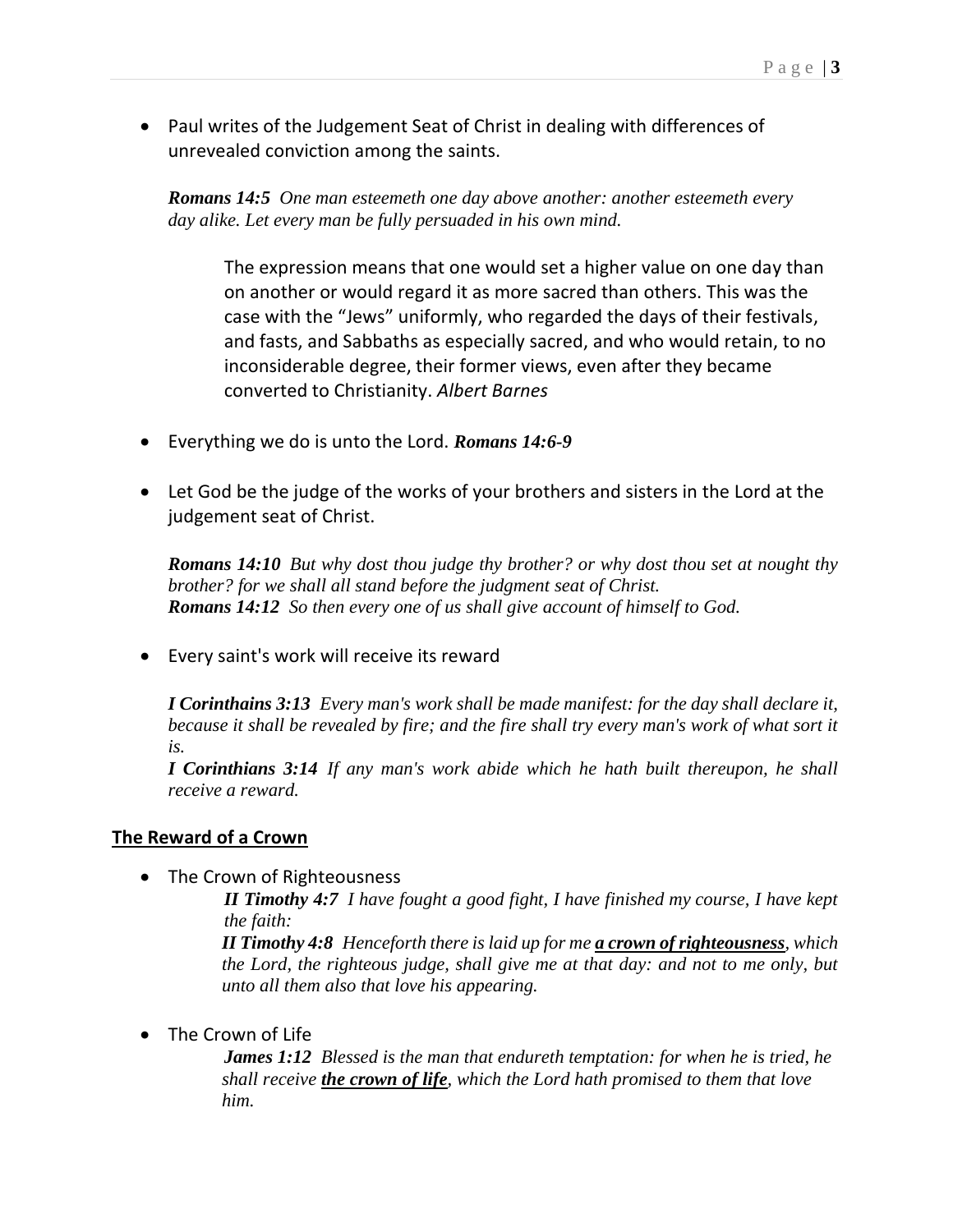• An Incorruptible Crown

*[I Corinthians 9:24](verseid:46.9.24) Know ye not that they which run in a race run all, but one receiveth the prize? So run, that ye may obtain.*

*[I Corinthians 9:25](verseid:46.9.25) And every man that striveth for the mastery is temperate in all things. Now they do itto obtain a corruptible crown; but we an incorruptible.*

• A Crown of Glory

*[I Peter 5:4](verseid:60.5.4) And when the chief Shepherd shall appear, ye shall receive a crown of glory that fadeth not away.*

## **The Great White Throne Judgement**

*[Revelation 20:11](verseid:66.20.11) And I saw a great white throne, and him that sat on it, from whose face the earth and the heaven fled away; and there was found no place for them.*

*[Revelation 20:12](verseid:66.20.12) And I saw the dead, small and great, stand before God; and the books were opened: and another book was opened, which is the bookof life: and the dead were judged out of those things which were written in the books, according to their works.*

*[Revelation 20:13](verseid:66.20.13) And the sea gave up the dead which were in it; and death and hell delivered up the dead which were in them: and they were judged every man according to their works.*

*[Revelation 20:14](verseid:66.20.14) And death and hell were cast into the lake of fire. This is the second death.*

*[Revelation 20:15](verseid:66.20.15) And whosoever was not found written in the book of life was cast into the lake of fire.*

- The dead, small and great. *"All ranks, degrees, and conditions of men" Adam Clarke*
- The sea, death and hell delivered up their dead.
- All were judged according to their works.
- The Second death is the eternal damnation in the lake of fire.
- Whoever was not found written in the book of life.

*[Philippians 4:3](verseid:50.4.3) And I intreat thee also, true yokefellow, help those women which laboured with me in the gospel, with Clement also, and with other my fellowlabourers, whose names are in the book of life.*

Paul is certain that these names were written in the Book of Life. We also can live with that certainty.